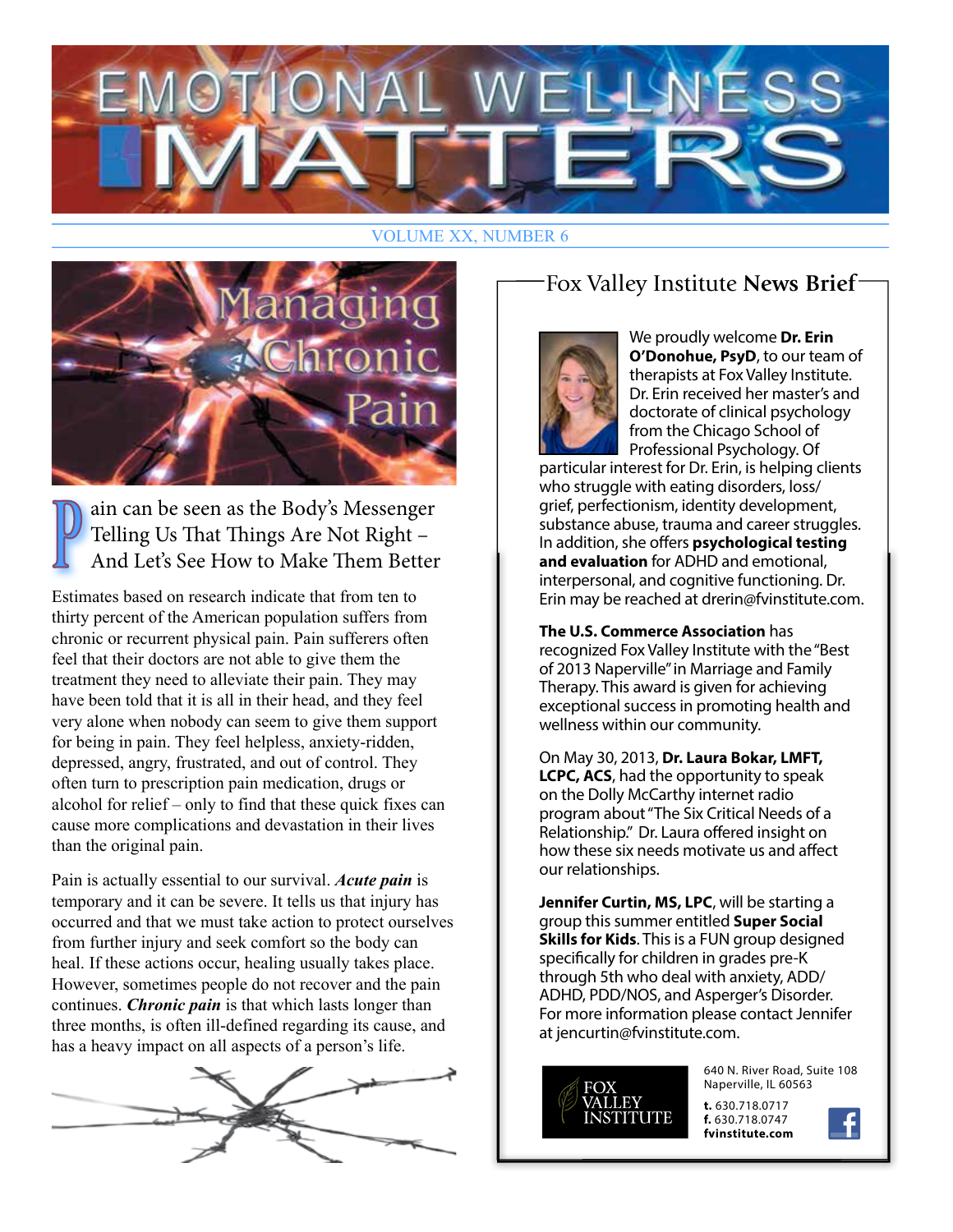# The Negative Cycle

Although the cause of chronic pain is usually difficult to pinpoint, most pain experts believe that it is caused by damaged and inflamed nerves, muscles and blood vessels – and it is very real. The body becomes locked into a vicious cycle. You naturally limit movement in the painful area, and this causes you to lose strength and flexibility. If you try to ignore the pain and increase your activity, the pain becomes so severe that you again become inactive. Sometimes you unconsciously guard against the pain and this leads to muscle tension and spasms. Your body becomes weak and deconditioned, and you begin to feel frustrated, angry, and depressed. Your friends and family do not understand the pain and may underestimate its impact on your life. This leads to more anger and depression. Sometimes, though, they may overindulge you, and this can make you feel more dependent and out of control of your own life. These negative emotions can actually perpetuate pain. The more negativity we feel, the greater our pain – and the greater our pain, the more negative emotions we experience.

### The Good News

This negative spiral, though, can be broken. We are sometimes told that we will just have to live with our pain after all else has failed, but we are far from doomed at this point. The realization that nothing else medically can be done can actually force us to examine the way we have lived and what brought us to the point where pain can play such a dominant role in our lives. In fact, this may just be the thing that it takes to turn one's life around in a very positive and meaningful way.

With good therapeutic support and a commitment to do some hard work on important life issues, chronic pain can be managed very effectively. For some people, mind/body strategies have been shown to eliminate pain altogether, even when all else has failed. People who have been through therapy which addresses pain report significantly reduced pain severity, lessened depression and anxiety, and decreased feelings of losing control. They report reductions in the degree to which pain interferes with their daily activities. Even if the pain continues, the sufferer can experience less distress and emotional suffering – and can become an active participant in life again.

There are several good physical treatments that can alleviate pain. Some forms of acute pain respond well to painkilling medications ranging from mild analgesics to strong opium-based drugs for the most severe cases. Some chronic pain responds well to anti-inflammatory medications or antidepressants, although narcotic drugs are seldom effective for chronic pain (they may work for short-term acute pain) since narcotics tend to require ever increasing doses and they become less effective over time – not to mention their effect on our sleep, our mood, and our ability to think and perform clearly. Sometimes electrical stimulation methods provide some relief, as well as local anesthetics, surgical procedures, ice, heat, and massage. If these medical interventions fail, however, it may be time to take a hard look into some psychotherapeutic techniques that focus on the way we handle our emotions and our general way of living.

# Some Techniques for Managing Chronic Pain and Regaining Control over Your Life

#### *Becoming Aware of Your Pain*

The first step in taking charge of chronic pain is to learn more about our experience of pain in a structured way. When we live daily with pain we sometimes lose track of just how severe the cycles can be, and we also tend to forget the better periods. We need to increase our awareness of the cycling of pain throughout the day and what we are doing to manage it. We also need to distinguish between the actual pain we experience and our emotional distress associated with this pain. Thus, it is important to keep a *pain diary.* This allows us to record our level of pain at various times throughout the day – and to see how pain is related to the time of day, mood, fatigue, stress, what we are doing, and whom we are with. It also encourages us to become aware of the crucial question of whether the pain is physical or more associated with our subjective experience of emotional distress.



**This newsletter is intended to offer general information only and recognizes that individual issues may differ from these broad guidelines. Personal issues should be addressed within a therapeutic context with a professional familiar with the details of the problems. ©2013 Simmonds Publications: 5580 La Jolla Blvd., •306, La Jolla, CA 92037 Website ~ www.emotionalwellness.com**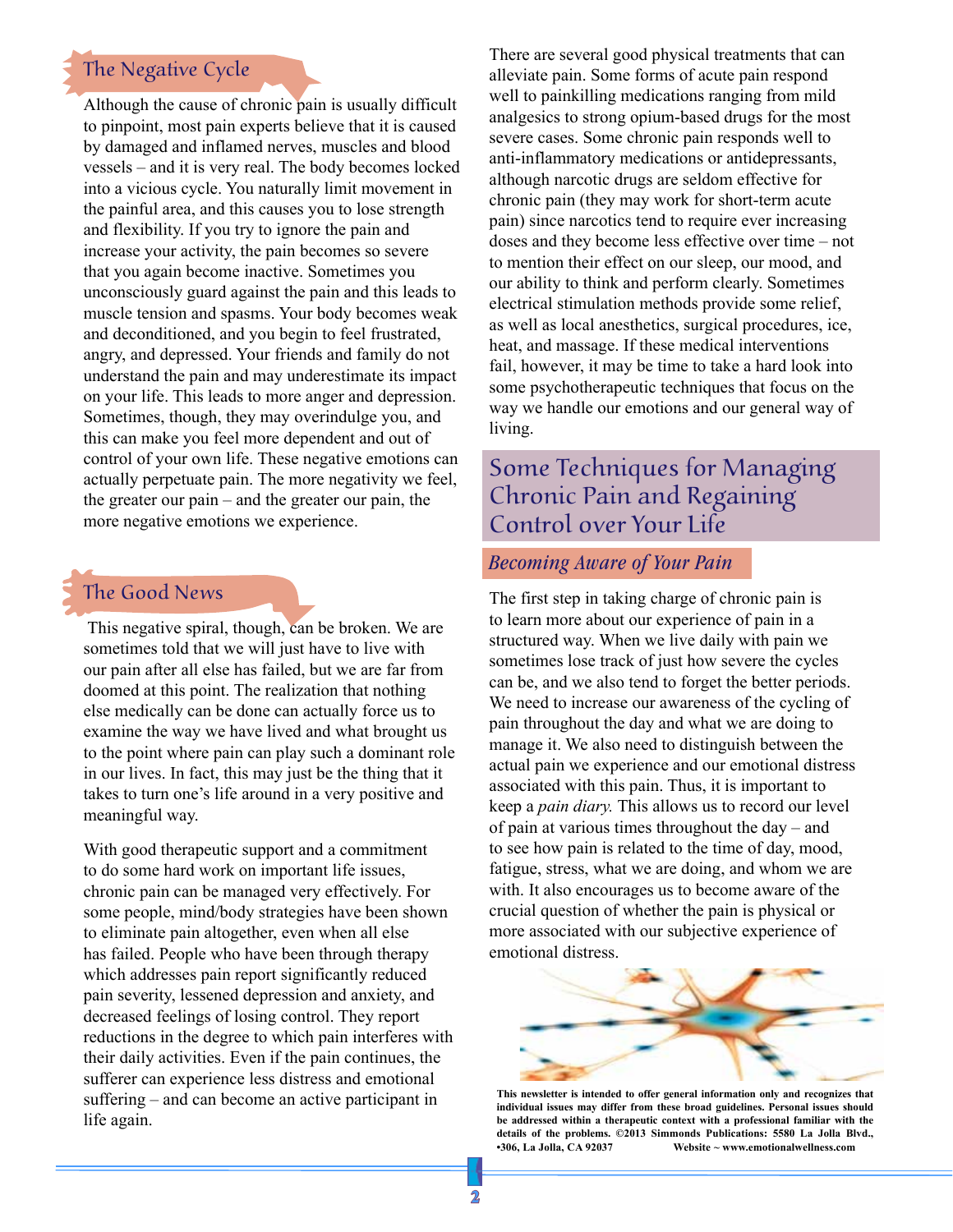

#### *Learning to Take Control of Your Pain*

Our lives tend to be taken over by chronic pain. Our jobs, friends, and enjoyable activities all become secondary to this force that has taken over our lives. We put our lives on hold while we wait for someone – a physician, a drug, an insurance company, a friend – to come to our rescue. What we forget is that ultimately we need to be in charge of our own lives. We need to regain our sense of independence. *"Is the pain in control or am I in control of the pain?"* We need to shift to taking control of the pain. This may take some exploration in therapy of how we see ourselves and how we can allow ourselves to fall into the role of being the victim. It helps to embrace our pain, to acknowledge that it is a part of our life, and that it is there to serve a purpose. The pain is not the enemy that must be fought off – and as long as we hold on to this thought, it becomes very difficult to take control of the pain. It is only when we embrace the pain and take ownership of it that we can truly begin to know how the pain fits into the whole of our life experiences. We can then hear the messages that the pain is trying to send us. We can be both in control of the pain and in control of our own lives.

#### *The Secondary Gain of Pain*

You need to examine in depth the *cost* of your pain in your life – how it decreases your ability to enjoy your previous activities, your family, your friends, your peace of mind. But it is also helpful to see what hidden *benefits* the pain brings you (this is what we mean by "secondary gain" – the benefits that are not apparent at first glance). For example, it may be that the only time you get support and attention is when you are in pain; in fact, studies have shown that those who get support from their pain usually have higher levels of pain and are more disabled than those who do not get the support. Pain can also be the excuse that a person may use to deal with problems in a relationship – or example, the wife who feels left out of her marriage because of her husband's job, or the husband who is afraid to open up emotionally to his

wife. These are difficult issues to face, but they can be examined in therapy. One goal of pain management is to see how you can meet your goals in a healthy way rather than relying on being in pain as a way of achieving your needs.

#### *Expressing Feelings and Being Assertive*

Our pain tends to increase when we keep our feelings to ourselves. Of course it is understandable that we may be reluctant to voice our deepest fears and anxieties, especially when we are in pain. We may be anxious about the impact of the pain on our jobs, our relationships, our future plans, etc. And we may harbor a great deal of private anger about being in pain – *"Why did this have to happen to me?"* We may feel that we do not want to burden others, especially those with whom we are close or who depend on us. Learning to express these feelings openly and taking an assertive approach to dealing with your life's problems is an important step in reducing your experienced pain and in taking control of your life again.

#### *Developing Positive Thoughts*

Negative thinking can greatly increase a person's experience of felt pain. When we think that our life is over, we will never have fun again, and our plans for the future are destroyed, we are undermining our own sense of control and are setting ourselves up to experience more pain. We need to challenge these negative ideas and replace them with positive thoughts. Examine your negative thoughts and change them to more positive, assertive ideas. Rather than saying, *"I am totally incapacitated and will never have pleasure again,"* replace it with, *"I need to learn what I have done wrong in the past so that I can go on to accomplish things in the future that I have always wanted to do."*

These are but a few of the techniques that can be explored in dealing with chronic pain. You are invited to explore the many alternative ways of dealing with pain that therapy has to offer.